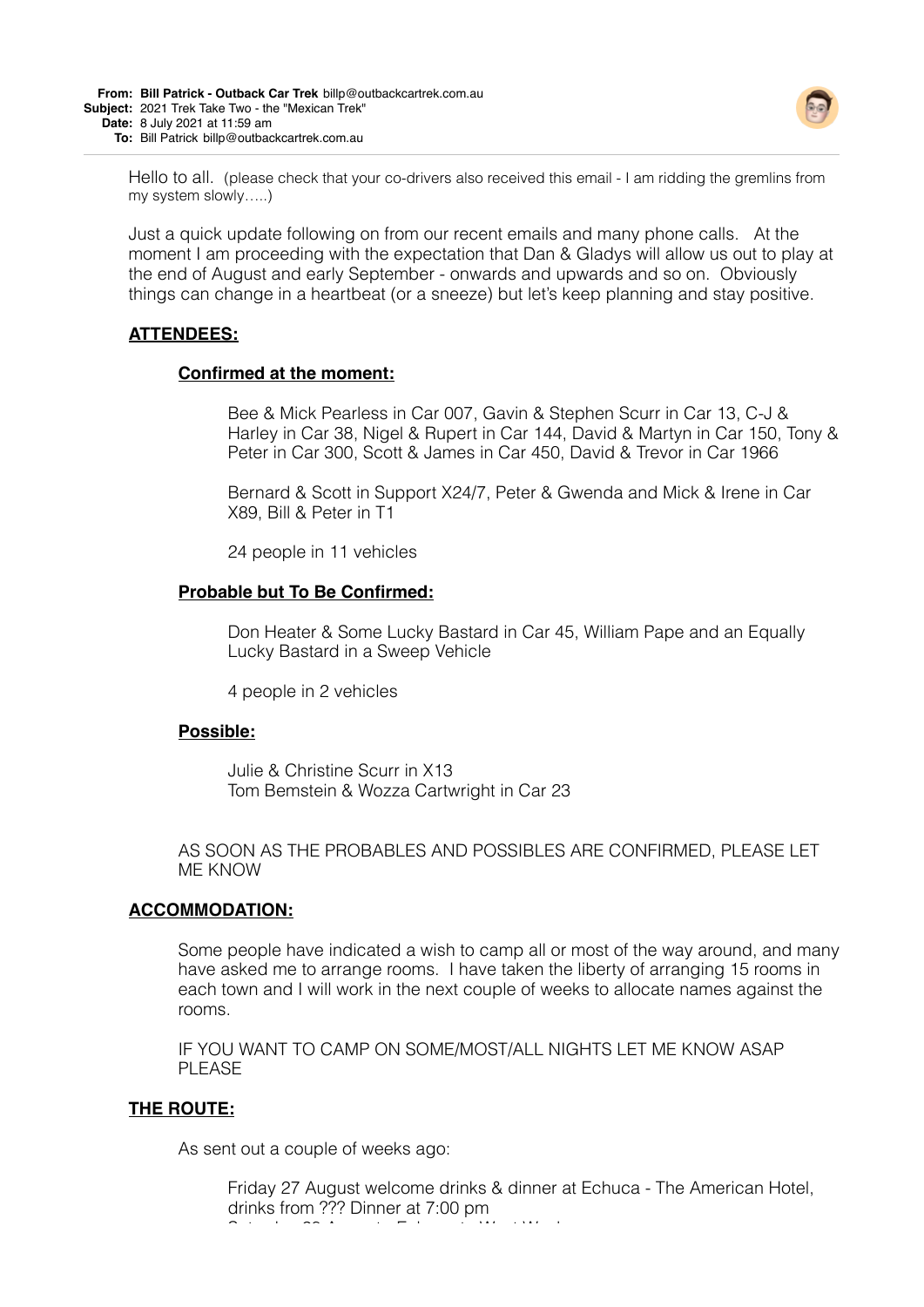Saturday 28 August - Echuca to West Wyalong Sunday 29 August - West Wyalong to Goolgowi Monday 30 August - Goolgowi to Broken Hill Tuesday 31 August - Broken Hill to Tilpa Wednesday 1 September - Tilpa to Dubbo Thursday 2 September - Dubbo to Corowa

# **MONEY:**

Most people have paid their Entry, Disbursements & Donations monies. If you have not yet paid, *please get your donations in ASAP*, and I will invoice you any outstanding Entry & Disbursement fees the week before we leave home.

Just about every meal will be in a restaurant or a cafe, with a couple of schools thrown in the mix. I am expecting that we might not use all of the \$990 that you have paid (or will be charged) for your Disbursements, and I think the best thing to do is work it out when we get home and arrange for a refund (or make up any shortfall) in the weeks after.

That's pretty much it for now. As I said at the start, let's keep planning that the event will be able to take place - no use curling up into the foetal position and waiting for the worst to happen. That also means that if you have somebody who wants to come along, don't let them wait til a week or two before our departure date before they enter - get them to commit now so we can plan appropriately.

Take care, see you all in Echuca **in** *50 SLEEPS*

*!!*

Bill Patrick PO Box 5158 DORA CREEK NSW 2264 0418 626 799

[billp@outbackcartrek.com.au](mailto:billp@outbackcartrek.com.au) 

find us on [FACEBOOK](https://www.facebook.com/www.outbackcartrek.com.au)







Drive 4x4 The Doc

Proudly supporting